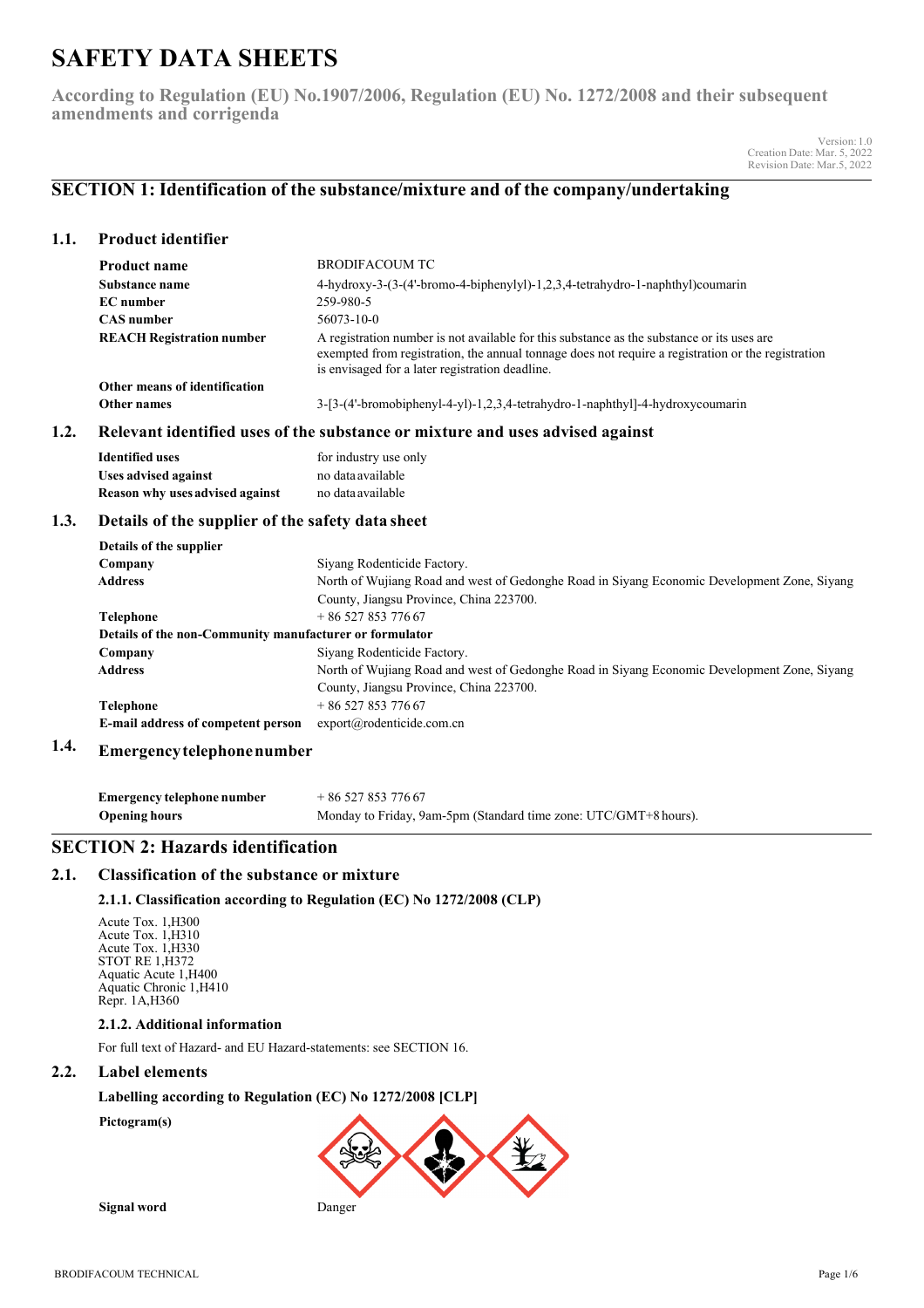| Hazard statement(s)                            | H <sub>300</sub> Fatal if swallowed.<br>H310 Fatal in contact with skin.<br>H330 Fatal if inhaled.<br>H372 Causes damage to organs through prolonged or repeated exposure.<br>H410 Very toxic to aquatic life with long lasting effects.                                                                                                                                                        |
|------------------------------------------------|-------------------------------------------------------------------------------------------------------------------------------------------------------------------------------------------------------------------------------------------------------------------------------------------------------------------------------------------------------------------------------------------------|
| Precautionary statement(s)                     | H360D May damage the unborn child.<br>P260 Do not breathe dust/fume/gas/mist/vapours/spray.<br>P273 Avoid release to the environment.<br>P391 Collect spillage.<br>P301+P310 IF SWALLOWED: Immediately call a POISON CENTER/doctor/<br>P304+P340 IF INHALED: Remove person to fresh air and keep comfortable for breathing.<br>P308+P313 IF exposed or concerned: Get medical advice/attention. |
| <b>Supplemental Hazard information</b><br>(EU) | no data available                                                                                                                                                                                                                                                                                                                                                                               |

#### **2.3. Other hazards**

no data available

### **SECTION 3: Composition/information on ingredients**

#### **3.1. Substances**

| Chemical name                                                                     | Common names and<br>synonyms | <b>CAS</b><br>number   | EС<br>number | Concentration |
|-----------------------------------------------------------------------------------|------------------------------|------------------------|--------------|---------------|
| 4-hydroxy-3-(3-(4'-bromo-4-biphenylyl)-1,2,3,4-tetrahydro-1-<br>naphthyl)coumarin | <b>BRODIFACOUM</b>           | 56073-10-0   259-980-5 |              | 100%          |

## **SECTION 4: First aid measures**

### **4.1. Description of first aid measures**

#### **General notes**

Medical attention is required. Consult a doctor. Show this safety data sheet (SDS) to the doctor in attendance.

#### **Following inhalation**

Move the victim into fresh air. If breathing is difficult, give oxygen. If not breathing, give artificial respiration and consult a doctor immediately. Do not use mouth to mouth resuscitation if the victim ingested or inhaled the chemical.

#### **In case of skin contact**

Take off contaminated clothing immediately. Wash off with soap and plenty of water. Consult a doctor.

### **In case of eye contact**

Rinse with pure water for at least 15 minutes. Consult a doctor.

#### **If swallowed**

Rinse mouth with water. Do not induce vomiting. Never give anything by mouth to an unconscious person. Call a doctor or Poison Control Center immediately.

#### **4.2. Most important symptoms and effects, both acute and delayed**

no data available

### **4.3. Indication of any immediate medical attention and special treatmentneeded**

VETERINARY: Injured capillaries cannot be mended, but other measures may save the animal. Restraint and handling should be minimized. A sedative or tranquilizer may be of assistance in restraint, calming ...and reducing locomotion, thus decr tissue oxygen demand. Oxygen may be given, but manual pumping of chest is not advisable. Dyspnea may be relieved by thoracentesis. Clotting factors should be provided in form of blood transfusion. Warfarin should be antagonized with slow iv injection of vitamin K1. Dogs and cats are<br>/dosed/ ...for 2 or more days, using im route. Larger animals are given... oral vitami will not evoke a sudden dramatic cure; but bleeding tendency will gradually abate as clotting factors begin to be synthesized ... Menadione (vitamin K3) is not as effective as vitamin K1 ... Residual defects such as lameness or CNS signs from localized hemorrhages may disappear with gradual resorption of extravasated blood. Liver damage may be compensated by regeneration of hepatic cells. Warfarin

### **SECTION 5: Firefighting measures**

### **5.1. Extinguishing media**

#### **Suitable extinguishing media**

Heating of containers will cause a pressure rise, with the risk of bursting and subsequent ignition. Fire-exposed containers should be kept cool by spraying with water.

## **5.2. Special hazards arising from the substance or mixture**

### no data available

### **5.3. Advice for firefighters**

Wear self-contained breathing apparatus for firefighting if necessary.

### **SECTION 6: Accidental release measures**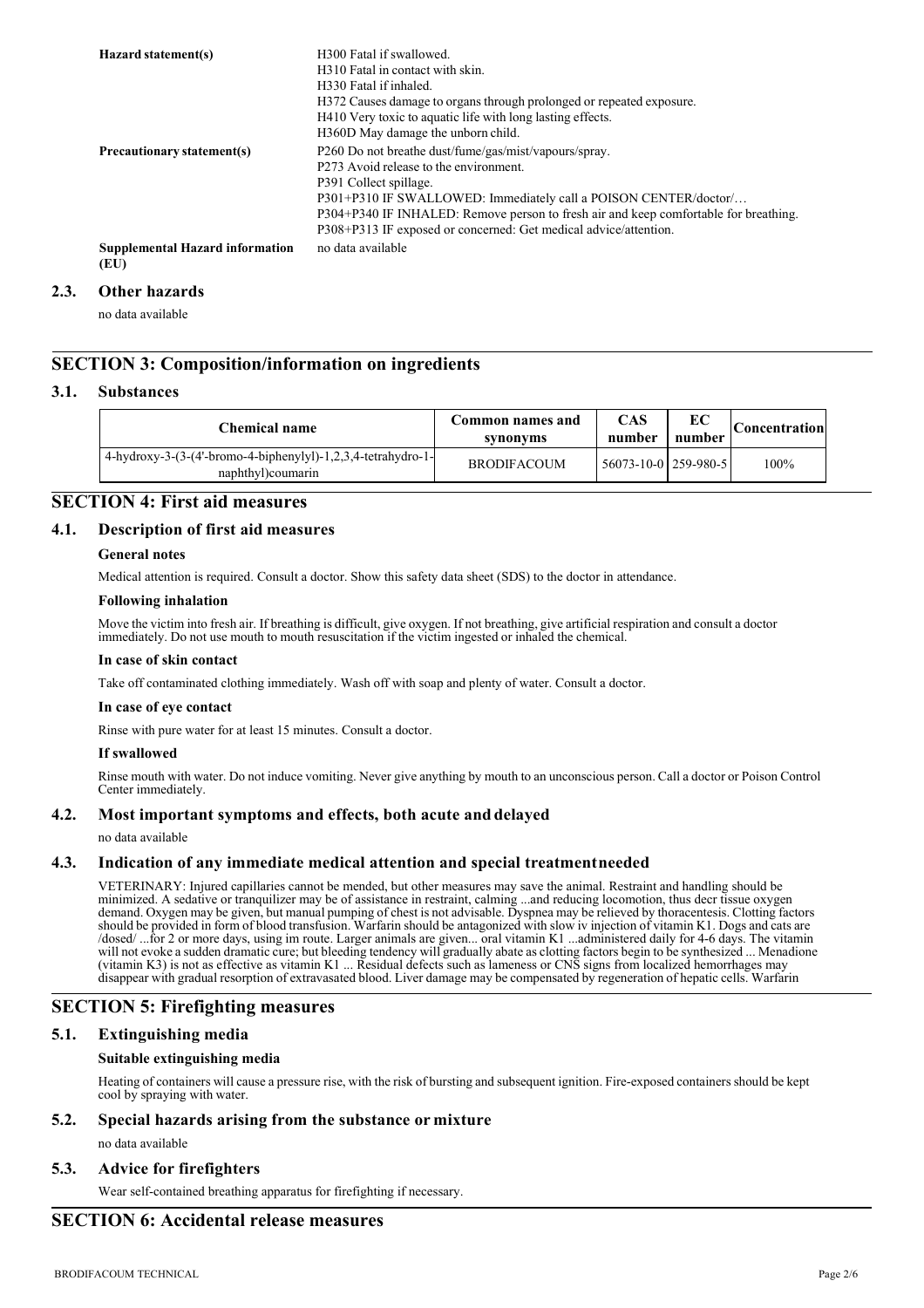### **6.1. Personal precautions, protective equipment and emergency procedures**

Avoid dust formation. Avoid breathing mist, gas or vapours. Avoid contacting with skin and eye. Use personal protective equipment. Wear chemical impermeable gloves. Ensure adequate ventilation. Remove allsources of ignition. Evacuate personnel to safe areas. Keep people away from and upwind of spill/leak.

### **6.2. Environmental precautions**

Prevent further spillage or leakage if it is safe to do so. Do not let the chemical enter drains. Discharge into the environment must be avoided.

#### **6.3. Methods and materials for containment and cleaning up**

Dry spillages should be collected at once, by suction, and disposed of as toxic waste, according to local legislation.

### **6.4. Reference to other sections**

For disposal suggestions see section 13. For exposure controls / personal protection suggestions see section 8.

### **SECTION 7: Handling and storage**

### **7.1. Precautions for safe handling**

Handling in a well-ventilated place. Wear suitable protective clothing. Avoid contact with skin and eyes. Avoid formation of dust and aerosols. Use non-sparking tools. Prevent fire caused by electrostatic discharge steam.

### **7.2. Conditions for safe storage, including any incompatibilities**

Keep container closed to maintain bait freshness.

#### **7.3. Specific end use(s)**

Main uses of the chemical are mentioned in section 1.2. No other specific uses are stipulated.

### **SECTION 8: Exposure controls/personal protection**

#### **8.1. Control parameters Occupational**

**Exposure limit values** no available

#### **8.2. Exposure controls**

#### **8.2.1. Appropriate engineering controls**

Ensure adequate ventilation. Handle in accordance with good industrial hygiene and safety practice. Set up emergency exits and the risk- elimination area.

#### **8.2.2. Individual protection measures, such as personal protective equipment**

#### **Eye/face protection**

Wear tightly fitting safety goggles with side-shields conforming to EN 166(EU) or NIOSH (US).

#### **Skin protection**

Wear fire/flame resistant and impervious clothing. Handle with gloves. Gloves must be inspected prior to use. Wash and dry hands.

#### **Respiratory protection**

If the exposure limits are exceeded, irritation or other symptoms are experienced, use a full-face respirator.

#### **Thermal hazards**

no data available

#### **8.2.3. Environmental exposure controls**

See section 6.2.

### **SECTION 9: Physical and chemical properties**

#### **9.1. Information on basic physical and chemical properties**

| Appearance                                                                | White to off-white powder                            |  |  |
|---------------------------------------------------------------------------|------------------------------------------------------|--|--|
| Odour                                                                     | Odorless                                             |  |  |
| <b>Odour threshold</b>                                                    | no data available                                    |  |  |
| pН                                                                        | $4.0 - 8.0$                                          |  |  |
| Melting point/freezing point                                              | 232 $\degree$ C (Decomp) (98.7 % purity)             |  |  |
| Initial boiling point and boiling range $678.995^{\circ}$ C at $760$ mmHg |                                                      |  |  |
| <b>Flash point</b>                                                        | $343.5$ °C                                           |  |  |
| <b>Evaporation rates</b>                                                  | no data available                                    |  |  |
| <b>Flammability</b>                                                       | no data available                                    |  |  |
| Upper/lower flammability or explosive no data available                   |                                                      |  |  |
| limits                                                                    |                                                      |  |  |
| Vapour pressure                                                           | $1.1X10-18$ mm Hg at 25 deg C (est)                  |  |  |
| Vapour density                                                            | no data available                                    |  |  |
| <b>Relative density</b>                                                   | 1.39 g/cm3 (20 $^{\circ}$ C)                         |  |  |
| Solubility(ies)                                                           | In water, $0.24 \text{ mg/L}$ at 20 deg C and pH 7.4 |  |  |
|                                                                           |                                                      |  |  |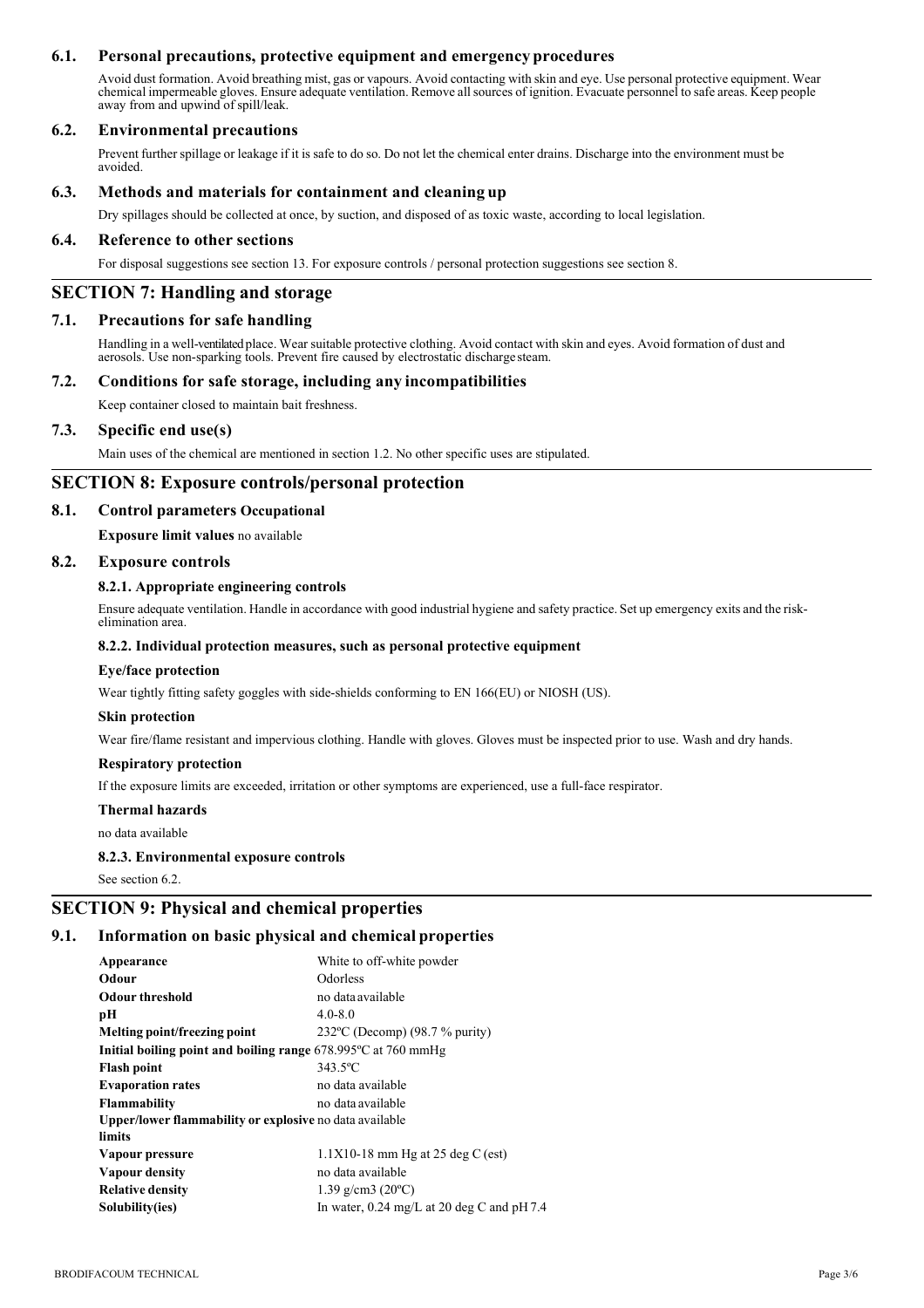**Partition coefficient n-octanol/water** log Kow = 8.5 (est)<br>Auto-ignition temperature no data available **Auto-ignition temperature Decomposition temperature** no data available **Viscosity** no data available **Explosive properties** no data available **Oxidising properties** no data available

### **9.2. Other information**

no data available

### **SECTION 10: Stability and reactivity**

### **10.1. Reactivity**

no data available

### **10.2. Chemical stability**

It is very stable in the environment with no loss after 30 days' exposure to direct sunlight

### **10.3. Possibility of hazardous reactions**

Not flammable or combustible.

#### **10.4. Conditions to avoid**

no data available

#### **10.5. Incompatible materials**

no data available

#### **10.6. Hazardous decomposition products**

When heated to decomposition it emits toxic fumes of Br-

### **SECTION 11: Toxicological information**

### **11.1. Information on toxicological effects**

#### **Acute toxicity**

- Oral: LD50 rat oral 0.3 mg/kg (WHO)
- Inhalation: LD50 Rat (young adult; Wistar-derived; male) inhalation 0.00486 mg/L/4 hr (based on particulate concentration)
- Brodifacoum technical 96.1% a.i.
- Dermal: LD50 Rat percutaneous >50 mg/kg bw

#### **Skin corrosion/irritation**

no data available

**Serious eye damage/irritation**

no data available

**Respiratory or skin sensitization**

no data available

### **Germ cell mutagenicity**

no data available

**Carcinogenicity**

no data available

**Reproductive toxicity** 

no data available

#### **STOT-single exposure**

no data available

#### **STOT-repeated exposure**

no data available

#### **Aspiration hazard**

no data available

### **SECTION 12: Ecological information**

### **12.1. Toxicity**

- Toxicity to fish: LC50; Species: /Oncorhynchus mykiss/ (Rainbow trout); Conditions: flow through system; Concentration: 0.051 mg/L /from table
- Toxicity to daphnia and other aquatic invertebrates: EC50; Species: Daphnia magna (Water Flea) age <24 hr; Conditions: freshwater, static; Concentration: 980 ug/L for 48 hr (95% confidence interval: 900-1800 ug/L); Effect: intoxication, immobilization /93.3% purity
- Toxicity to algae: no data available
- Toxicity to microorganisms: no data available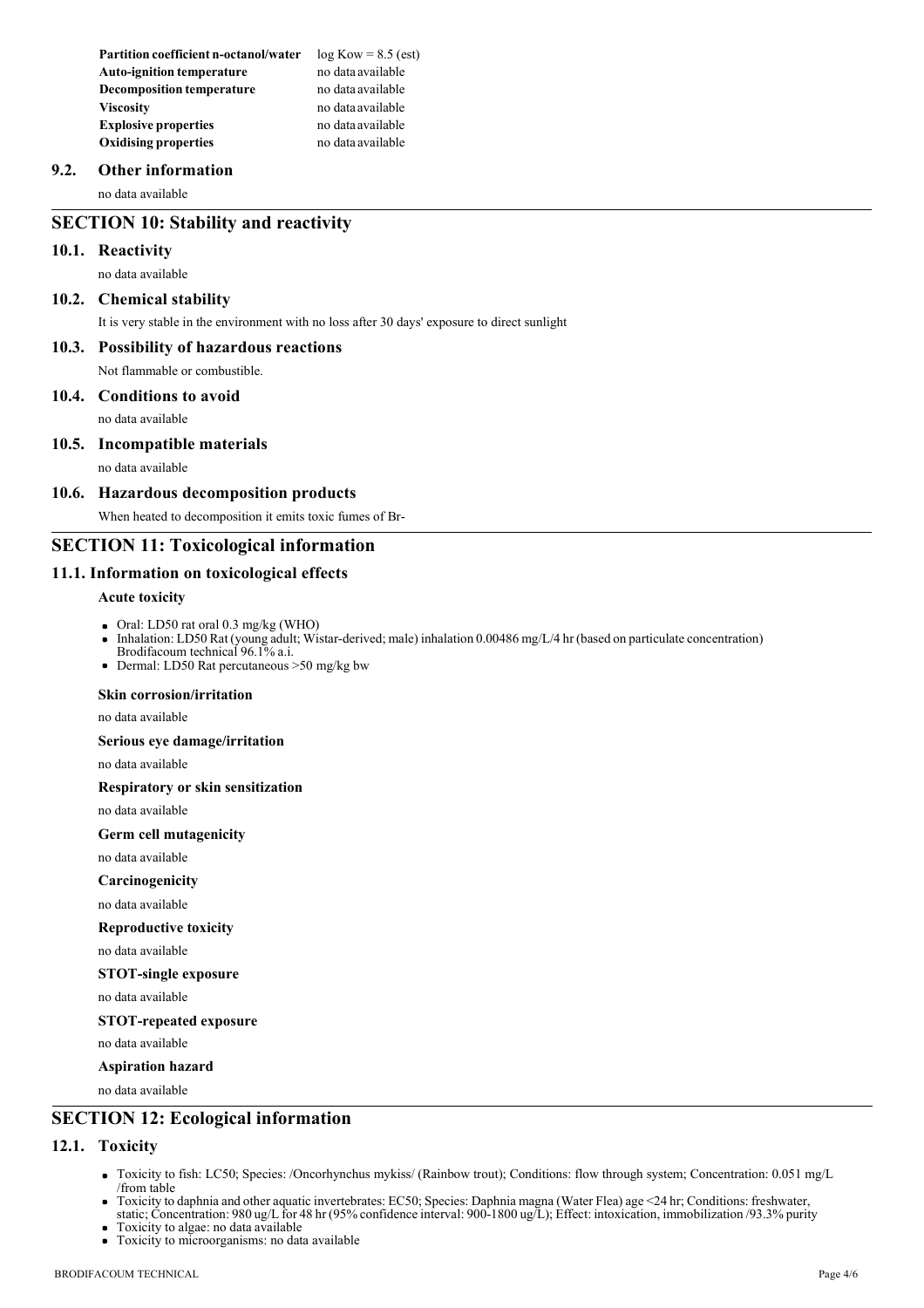### **12.2. Persistence and degradability**

AEROBIC: Brodifacoum degraded with a half-life of 157 days in sandy clay loam soil (75% of 0.33 bar moisture capacity) incubated in the dark at 21 deg C. No other volatile degradates besides CO2 were identified, which comprised 36% of the applied (14)C at 52 weeks post treatment (1).

### **12.3. Bioaccumulative potential**

An estimated BCF of 570 was calculated for brodifacoum (SRC), using a log Kow of 8.5(1) and a regression-derived equation (2). According to a classification scheme (3), this BCF suggests the potential for bioconcentration in aquatic organisms is high (SRC).

#### **12.4. Mobility in soil**

Using a structure estimation method based on molecular connectivity indices (1), the Koc for brodifacoum can be estimated to be 1.4X10+5(SRC). According to a classification scheme (2), this estimated Koc value suggeststhat brodifacoum is expected to be immobile in soil.

### **12.5. Results of PBT and vPvB assessment**

no data available

### **12.6. Other adverse effects**

no data available

### **SECTION 13: Disposal considerations**

#### **13.1. Waste treatment methods**

#### **Product**

The material can be disposed of by removal to a licensed chemical destruction plant or by controlled incineration with flue gas scrubbing. Do not contaminate water, foodstuffs, feed or seed by storage or disposal. Do not discharge to sewer systems.

#### **Contaminated packaging**

Containers can be triply rinsed (or equivalent) and offered for recycling or reconditioning. Alternatively, the packaging can be punctured to make it unusable for other purposes and then be disposed of in a sanitary landfill. Controlled incineration with flue gas scrubbing is possible for combustible packaging materials.

# **SECTION 14: Transport information**

|                                  | 14.1. UN Number                                                                                                                                                |                     |                     |
|----------------------------------|----------------------------------------------------------------------------------------------------------------------------------------------------------------|---------------------|---------------------|
|                                  | ADR/RID: UN3027                                                                                                                                                | <b>IMDG: UN3027</b> | <b>JATA: UN3027</b> |
|                                  | 14.2. UN Proper Shipping Name                                                                                                                                  |                     |                     |
|                                  | ADR/RID: COUMARIN DERIVATIVE PESTICIDE, SOLID, TOXIC<br>IMDG: COUMARIN DERIVATIVE PESTICIDE, SOLID, TOXIC<br>IATA: COUMARIN DERIVATIVE PESTICIDE, SOLID, TOXIC |                     |                     |
| 14.3. Transport hazard class(es) |                                                                                                                                                                |                     |                     |
|                                  | ADR/RID: 6.1                                                                                                                                                   | IMDG: 6.1           | IATA: 6.1           |
|                                  | 14.4. Packing group                                                                                                                                            |                     |                     |
|                                  | ADR/RID: I                                                                                                                                                     | IMDG: I             | IATA: I             |
|                                  | 14.5. Environmental hazards                                                                                                                                    |                     |                     |
|                                  | ADR/RID: Yes                                                                                                                                                   | <b>IMDG:</b> Yes    | IATA: Yes           |
|                                  | 14.6. Special precautions for user                                                                                                                             |                     |                     |

no data available

### **14.7. Transport in bulk according to Annex II of Marpol and the IBC Code** no data available

### **SECTION 15: Regulatory information**

### **15.1. Safety, health and environmental regulations/legislation specific for the substance or mixture**

| <b>Chemical name</b>                                                                | Common names and<br>synonyms | <b>CAS</b><br>number | <b>EC</b> number |
|-------------------------------------------------------------------------------------|------------------------------|----------------------|------------------|
| $4-hydroxy-3-(3-(4'-bromo-4-biphenylyl)-1,2,3,4-tetrakydro-1-$<br>naphthyl)coumarin | <b>BRODIFACOUM</b>           | 56073-10-0           | 259-980-5        |
| <b>European Inventory of Existing Commercial Chemical Substances (EINECS)</b>       |                              |                      | Listed.          |

### **15.2. Chemical safety assessment**

No Chemical Safety Assessment has been carried out for this substance/mixture by the supplier.

### **SECTION 16: Other information**

**Indication of changes**